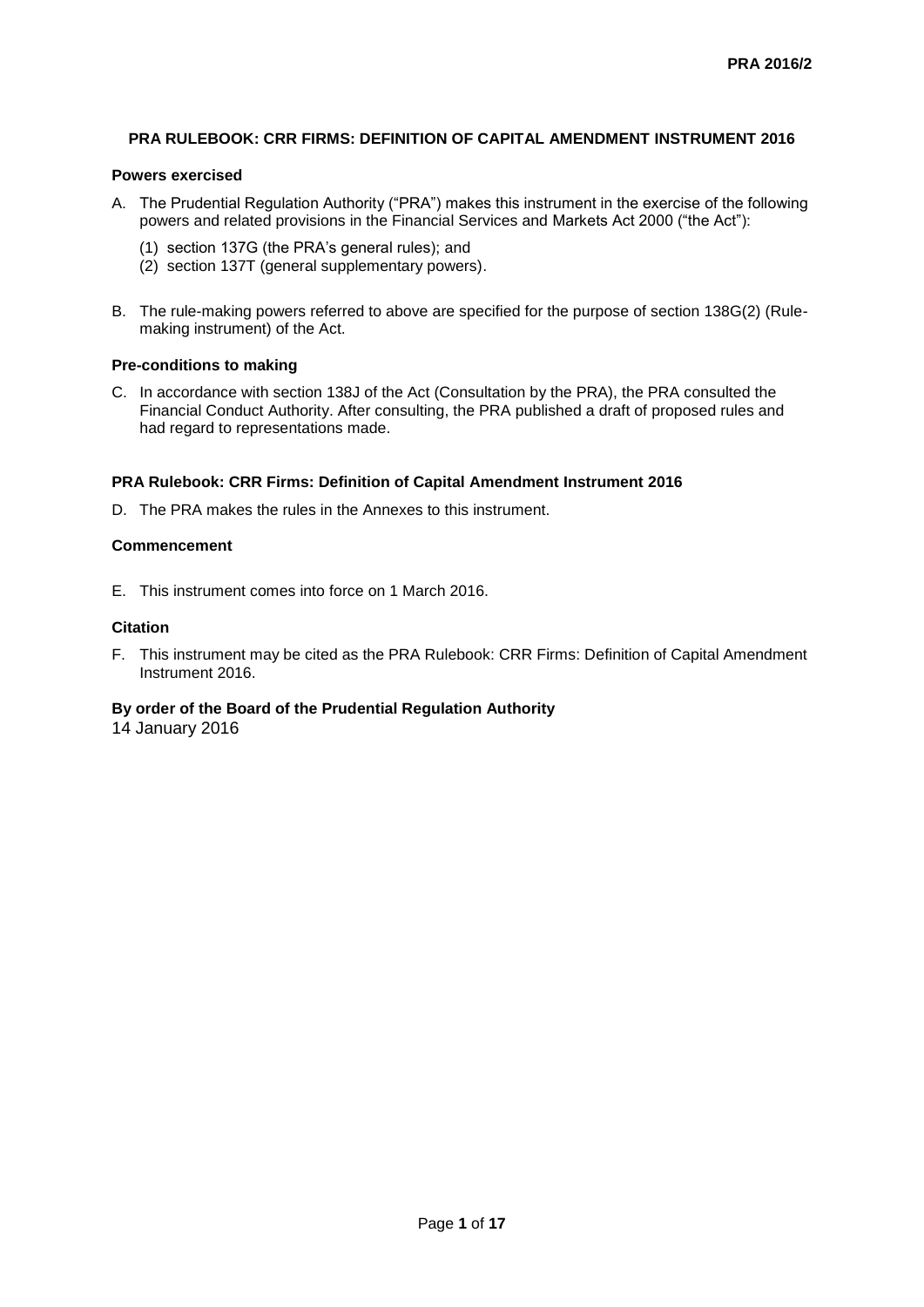## **Annex A**

In this Annex new text is underlined and deleted text is struck through

### **Part**

# **DEFINITION OF CAPITAL**

#### …

## **7 NOTIFICATION REGIME - ISSUANCE**

- 7.1 A *firm* must shall notify the *PRA* in writing of its intention, or the intention of another member of its *group* that is not a *firm* but is included in the supervision on a consolidated basis of the *firm* to issue a capital instrument that it considers believes will qualify under the *CRR* as an *own funds instrument,* including a situation where the issuer intends to issue the instrument pursuant to a note issuance programme (NIP). at least thirty days before the intended date of issue. This rule does not apply to the capital instruments in the situation described in 7.3-7.5 below.
- 7.2 A *firm* must give the notice required by 7.1 at least one month before the intended date of issuance unless there are exceptional circumstances which make it impracticable to give such a period of notice, in which event the *firm* must give as much notice as is reasonably practicable in those circumstances.
- 7.27.3 When giving notice under 7.1, the *firm* must shall provide:
	- (1) details of the amount and type of *own funds* the *firm* is seeking to raise through the intended issue and whether the capital instruments are intended to be issued to external investors or to other members of its *group* complete and submit the form referred to in 7.9(1) (Pre-Issuance Notification (PIN) Form);
	- (2) provide a copy of the draft terms and conditions of the capital instrument; term sheet and details of any features of the capital instrument which are novel, unusual or different from a capital instrument of a similar nature previously issued by the *firm* or widely available in the market;
	- (3) confirmation from a member of the *firm's senior management* responsible for authorising the intended issue or, in the case of an issue by another *group* member, for the issue's inclusion in the *firm*'s consolidated *own funds*, that the capital instrument meets the conditions for qualification as an own funds instrument; and
	- (4)(3) subject to 7.4, provide a properly reasoned independent draft legal opinion from an appropriately qualified individual confirming that the capital instrument meets the conditions for qualification as the relevant type of *own funds instrument*.; and
	- (4) where it considers that the capital instrument in 7.1 will qualify as an *Additional Tier 1 instrument*, provide a properly reasoned draft opinion by its auditors as to that capital instrument's treatment under the *applicable accounting framework*.
- 7.4 Where a *firm* considers that the capital instrument notified in accordance with 7.1 will qualify as a *Common Equity Tier 1 instrument*, the rule in 7.3(3) does not apply. In this case, a *firm*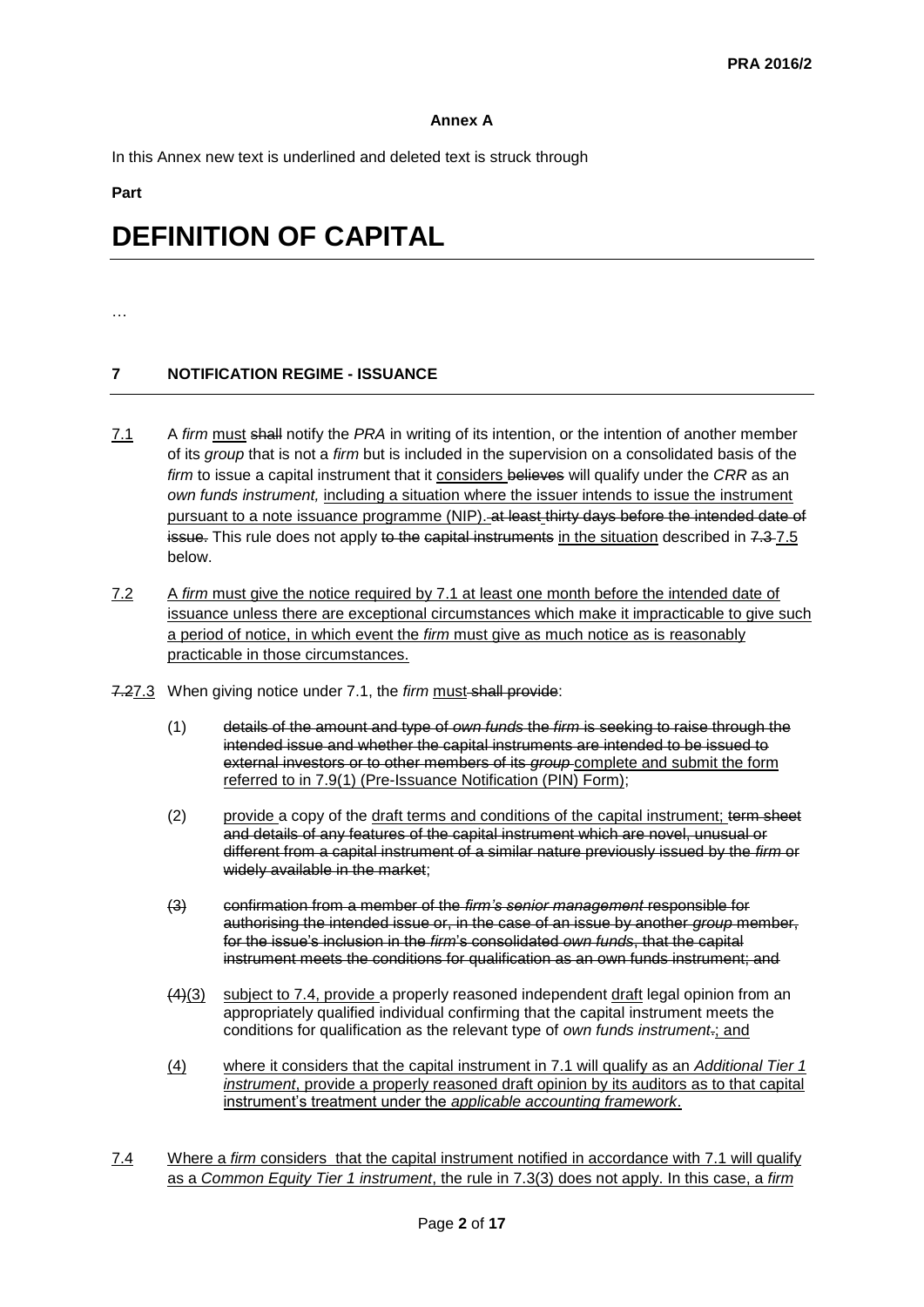must instead complete and submit the form referred to in 7.9(2) (CET1 Compliance Template).

## 7.5 Where:

- (1) a *firm* has*,* within the 12 months prior to submission of a notified issuance, previously issued an *own funds instrument* and has complied with 7.1 in respect of that previous issuance;
- (2) that *firm* intends the notified issuance in (1) to be in the same tier of capital as those previously issued *own funds instruments* and to be issued on identical terms to them, excluding (i) the issue date, (ii) the maturity date, (iii) the amount of the issuance, (iv) the currency of the issuance, or (v) the rate of interest payable by the issuer; and
- (3) the notified issuance in (1) is designed so that it will constitute a compliant *own funds instrument*, as evidenced either by the legal opinion referred to in 7.3(3) or, in the case of a *Common Equity Tier 1 instrument,* by the form referred to in 7.9(2) (CET1 Compliance Template);

that *firm* must notify the *PRA* in writing, no later than the date of issue, of its intention or the intention of another member of its group that is not a *firm* but is included in the supervision on a consolidated basis to issue a capital instrument.

- 7.6 The rule in 7.5 applies whether or not the notified issuance is pursuant to a NIP.
- 7.3 The *firm* does not have to give notice under 7.1 if the capital instrument is:
	- (1) an ordinary share with voting rights and no new or unusual features; or
	- (2) a debt instrument issued under a debt securities programme under which the *firm* or *group* member has previously issued and the *firm* has notified the *PRA* in accordance with this Chapter prior to a previous issuance under the programme.
- 7.4 A *firm* shall notify the *PRA* in writing no later than the date of issue of its intention, or the intention of another member of its *group* that is not a *firm* but is included in the supervision on a consolidated basis of the *firm*, to issue a capital instrument described in 7.3.
- 7.5 When giving notice under 7.4, the *firm* shall provide:
	- (1) confirmation that the terms of the capital instrument have not changed since the previous issue by the *firm* of that type of capital instrument; and
	- (2) the items described in 7.2(1) and (3).
- 7.67.7 The *firm* shall notify the *PRA* in writing of any change to the intended date of issue, amount of issue, type of investors, type of *own funds instrument* or any other feature of the capital instrument to that previously notified to the *PRA* under 7.1 or 7.4.
- 7.8 A *firm* shall provide the *PRA* with a copy of the final terms and conditions as referred to in 7.3(2), a copy of the final legal opinion referred to in 7.3(3) and, if applicable, a copy of the final accounting opinion referred to in 7.3(4) without delay after the capital instrument is issued.
- 7.9 (1) The Pre-Issuance Notification (PIN) Form can be found here: <http://www.bankofengland.co.uk/pra/Documents/supervision/activities/pincrrfirms.pdf>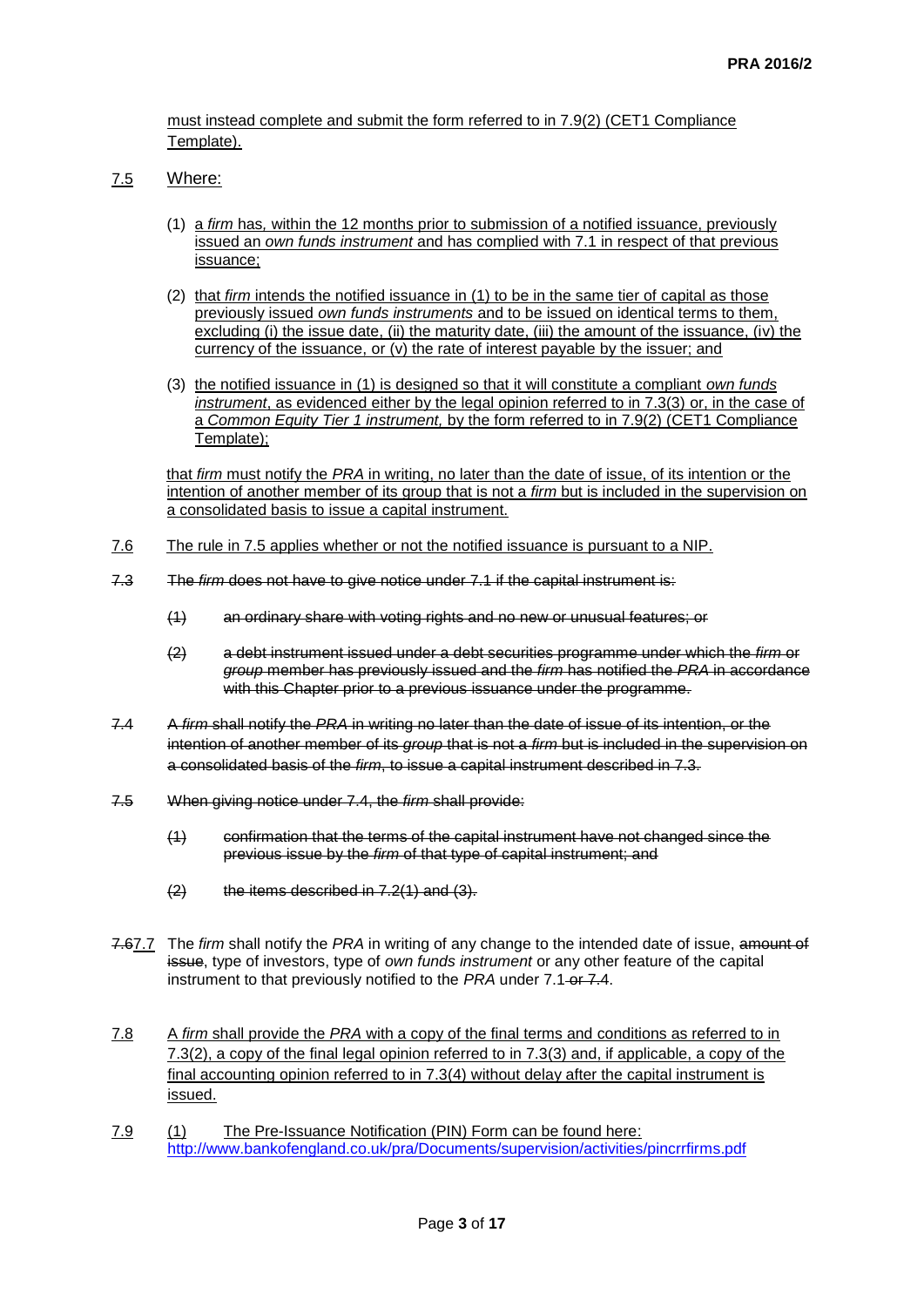(2) The CET1 Compliance Template can be found here:

<http://www.bankofengland.co.uk/pra/Documents/supervision/activities/cet1template.pdf>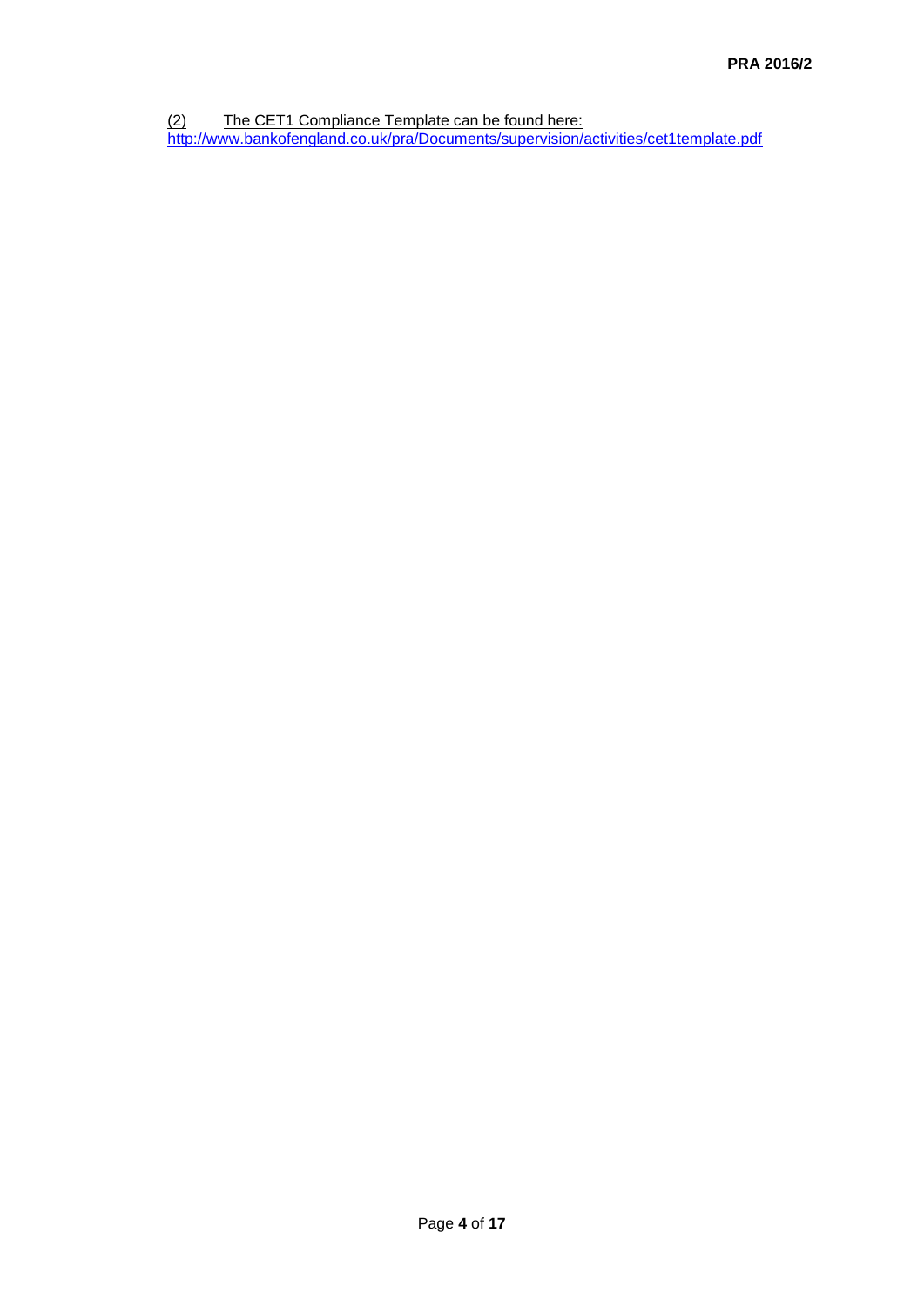## **Annex B**

In this Annex, all the text is new and is not underlined.

**This Annex contains the Pre-Issuance Notification (PIN) Form to be used in connection with Definition of Capital 7.9(1)**



**BANK OF ENGLAND** PRUDENTIAL REGULATION **AUTHORITY** 

## **Prudential Regulation Authority (PRA) - Pre Issuance Notification (PIN) Form for CRR Firms**

Notification to the PRA of planned issuance of a regulatory capital instrument

**Please send completed form to CRRFirms[.regulatorycapital@bankofengland.co.uk.](mailto:regulatorycapital@bankofengland.co.uk) Submission to your PRA supervisory contact does not constitute the required notice.** 

| $\mathcal{I}$ .  | Name and, where applicable, Firm                |  |
|------------------|-------------------------------------------------|--|
|                  | Reference Number (FRN) of the issuer:           |  |
| 2.               | $Reason(s)$ for the issuance of the capital     |  |
|                  | instrument:                                     |  |
| 3.               | Notification of amendment to an existing        |  |
|                  | capital instrument? [Yes/No]                    |  |
| $\overline{4}$ . | Position of the issuer within the group         |  |
|                  | (Please attach a current group structure        |  |
|                  | chart and, if the group structure will          |  |
|                  | change, the intended group structure post       |  |
|                  | <i>issuance</i> ):                              |  |
| 5.               | At what level is the regulatory capital         |  |
|                  | proposed to be included (individual/(sub-       |  |
|                  | )consolidated or a combination):                |  |
| 6.               | Will the capital instrument be issued           |  |
|                  | externally or intra-group?                      |  |
|                  | If external, please describe the targeted       |  |
|                  | investor group (if known) or a description      |  |
|                  | of likely investors:                            |  |
|                  | If intra-group, please identify the investor    |  |
|                  | and describe how the purchase of the            |  |
|                  | capital instrument will be funded:              |  |
| 7.               | Proposed tier of capital (Common Equity         |  |
|                  | Tier 1, Additional Tier 1 or Tier 2):           |  |
| 8.               | If the proposed tier of capital<br>i s          |  |
|                  | Additional Tier 1, please state whether it      |  |
|                  | characterised as an equity<br>will<br>be        |  |
|                  | instrument or debt instrument under the         |  |
|                  | applicable accounting framework:                |  |
|                  |                                                 |  |
|                  | (Please provide (in accordance with $7.3(4)$ of |  |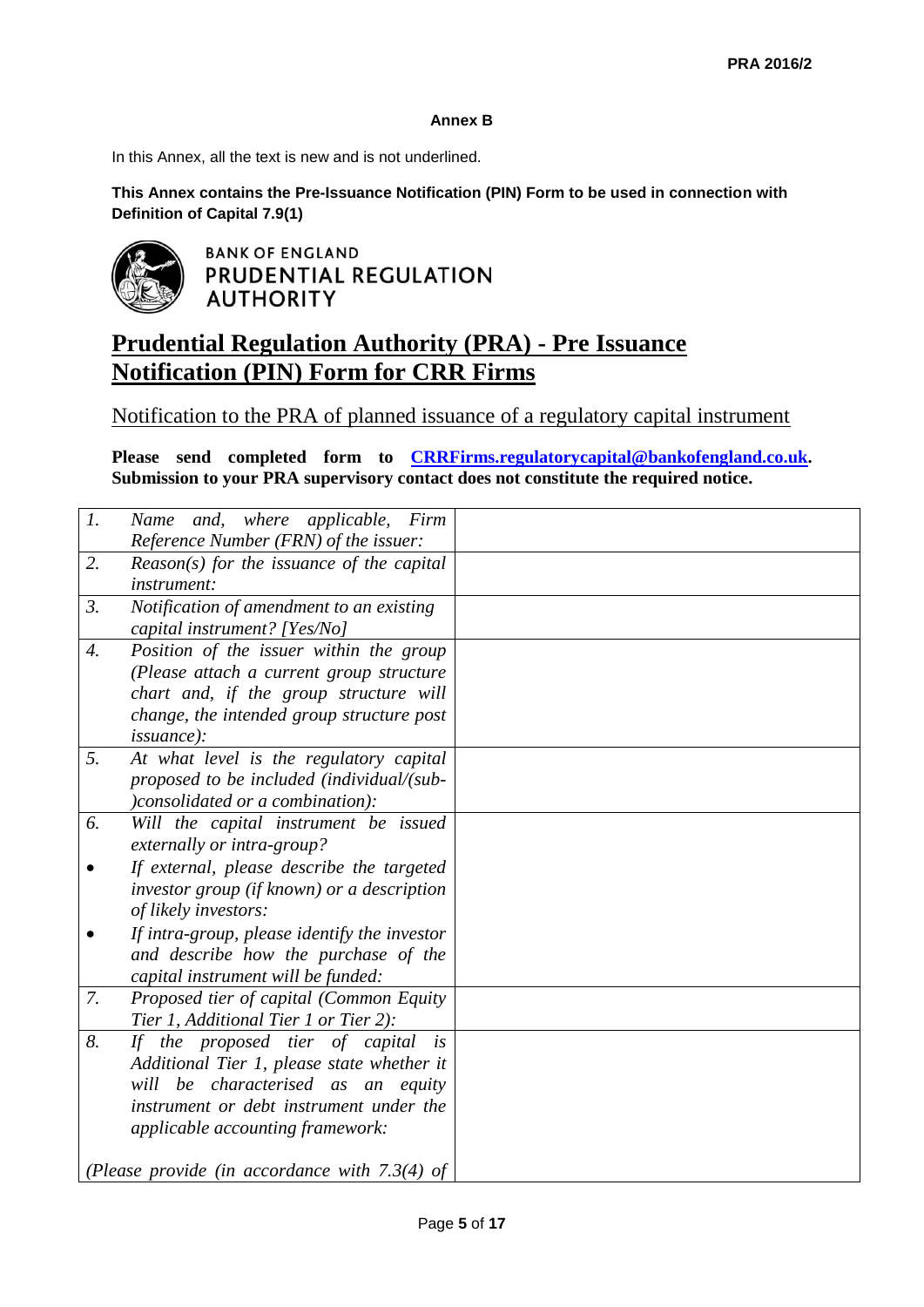|     | Definition of Capital) a draft of a<br>properly reasoned opinion by your<br><i>auditor</i> ):                                                                                                                                                                                                               |  |
|-----|-------------------------------------------------------------------------------------------------------------------------------------------------------------------------------------------------------------------------------------------------------------------------------------------------------------|--|
| 9.  | Proposed date of issue or amendment:                                                                                                                                                                                                                                                                        |  |
| 10. | Proposed currency and amount<br>(or<br><i>approximation</i> ) to be issued:                                                                                                                                                                                                                                 |  |
| 11. | Is the capital instrument compliant with<br>the relevant provisions of the Capital<br>Requirements Regulation (EU) No<br>575/2013 and Commission Delegated<br>Regulation (EU) $241/2014$ and any other<br>relevant binding technical standard?                                                              |  |
|     | (Please provide (in accordance with $7.3(3)$ of<br>Definition of Capital) a draft of a<br>properly reasoned independent legal<br>opinion from an appropriately qualified<br>individual), or a completed Common<br>Equity Tier 1 compliance template (in<br>accordance with 7.4 of Definition of<br>Capital) |  |

## **Please note that your submission is incomplete unless you have included the following:**

- A completed PIN form for CRR Firms;
- A copy of the draft terms and conditions of the proposed capital instrument;
- For any item intended for inclusion Additional Tier1 or Tier 2 capital, a draft of a properly reasoned independent legal opinion from an appropriately qualified individual confirming that the capital instrument meets the conditions for qualification as Additional Tier 1 or Tier 2 capital (in accordance with 7.3(3) of Definition of Capital);
- For any item intended for inclusion within Common Equity Tier 1 capital, a Common Equity Tier 1 compliance template completed by an appropriately qualified individual confirming that the capital instrument meets the conditions for qualification as Common Equity Tier 1 capital (in accordance with 7.4 of Definition of Capital); and
- For any item intended for inclusion within Additional Tier 1 capital, a draft of a properly reasoned opinion by your auditor (in accordance with 7.3(4) of Definition of Capital).
- For any item intended for inclusion within Additional Tier 1 capital a written statement confirming compliance with art.  $52(1)$  (a),(b) and (c) CRR and for any item intended for inclusion within Tier 2 capital a written statement confirming compliance with art.  $63$  (a),(b) and (c) CRR.

## **Declaration by a member of the senior management<sup>1</sup>** :

I confirm that I have reviewed and assessed the capital instrument against the requirements for own funds in title one of part two of the Capital Requirements Regulation (EU) 575/2013 and Commission Delegated Regulation (EU) 241/2014. I confirm that the information given in this form is accurate and complete and that the capital instrument meets the criteria for inclusion in the proposed tier of capital.

-

 $1$  As defined in the Glossary part of the PRA Rulebook.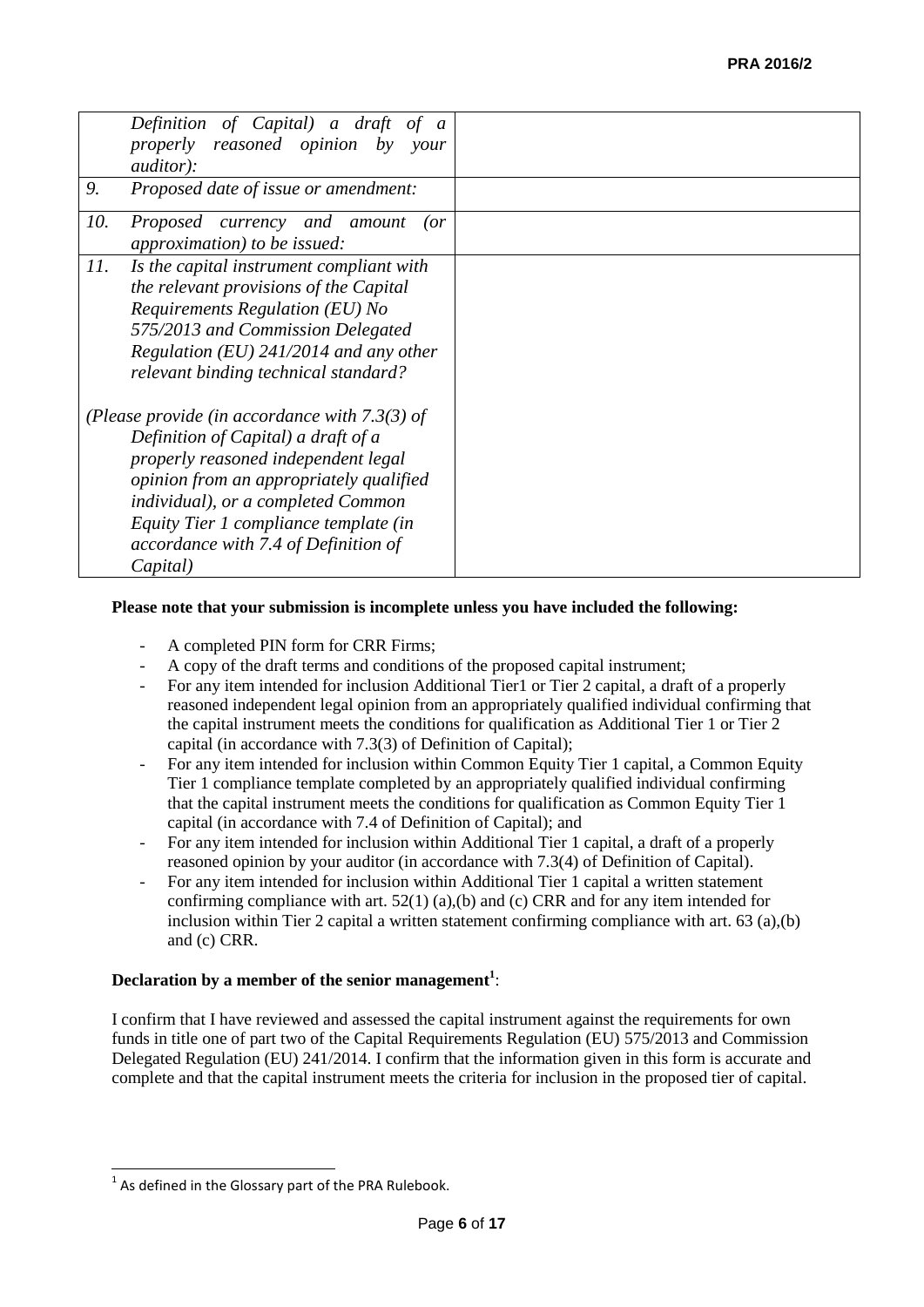------------------------------------------------------------------------ Signed (member of the senior management)

------------------------------------------------------------------------

Name / position in firm / date

Note: The PRA understands that at the time firms provide notification (at least one month in advance of the intended issue date), they might be able to give only preliminary information about some details. In order to ensure that the PRA receives the necessary information to enable effective supervision, firms will need to provide final confirmation of any such matters no later than on the day that the instrument is issued. This will include details of the final amount and coupon.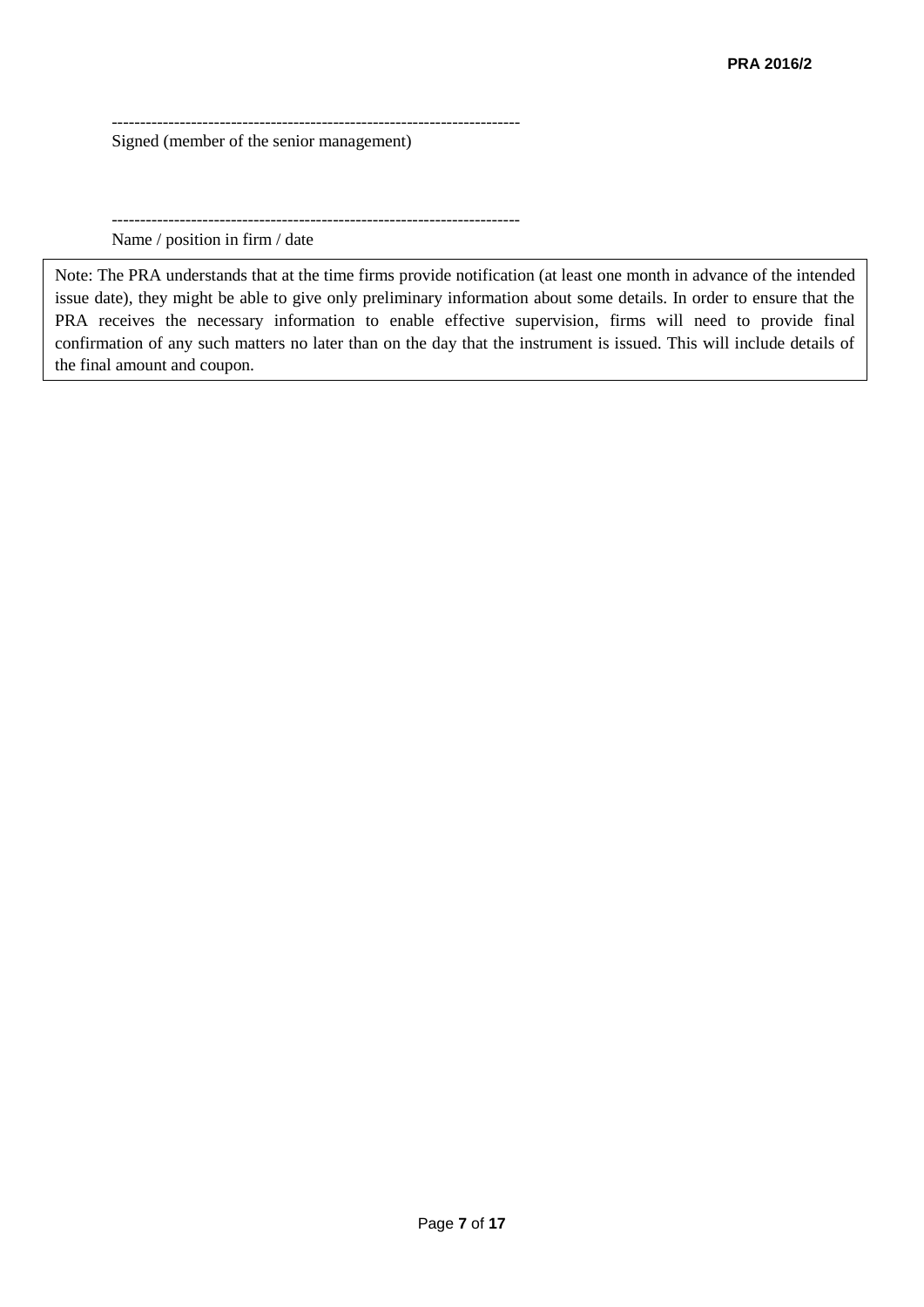## **Annex C**

In this Annex, all the text is new and is not underlined.

## **This Annex contains the CET1 Compliance Template to be used in connection with Definition of Capital 7.9(2)**

| CRR provision $2$                                | Terms & conditions | Articles of association | <b>National Regulation</b> | Comments + reference to |
|--------------------------------------------------|--------------------|-------------------------|----------------------------|-------------------------|
|                                                  |                    |                         |                            | document(s)             |
| Article 26                                       |                    |                         |                            |                         |
| 3. Competent authorities shall evaluate          |                    |                         |                            |                         |
| whether issuances of CET1 instruments meet       |                    |                         |                            |                         |
| the criteria set out in Article 28 or, where     |                    |                         |                            |                         |
| applicable, Article 29. With respect to          |                    |                         |                            |                         |
| issuances after 28 June 2013, institutions       |                    |                         |                            |                         |
| shall classify capital instruments as Common     |                    |                         |                            |                         |
| Equity Tier 1 instruments only after             |                    |                         |                            |                         |
| permission is granted by the competent           |                    |                         |                            |                         |
| authorities, which may consult EBA.              |                    |                         |                            |                         |
| Article 27                                       |                    |                         |                            |                         |
| 1. CET1 items shall include any capital          |                    |                         |                            |                         |
| instrument issued by an institution under its    |                    |                         |                            |                         |
| statutory terms provided that the following      |                    |                         |                            |                         |
| conditions are met:                              |                    |                         |                            |                         |
| (a) the institution is of a type that is defined |                    |                         |                            |                         |
| under applicable national law and which          |                    |                         |                            |                         |
| competent authorities consider to qualify as     |                    |                         |                            |                         |
| any of the following <sup>3</sup> :              |                    |                         |                            |                         |
| (i) a mutual;                                    |                    |                         |                            |                         |

<sup>2</sup> Applicable (A); not applicable (NA)

<sup>3</sup> Please specify the type of institution. If institutions within (v), please provide additional information according to that number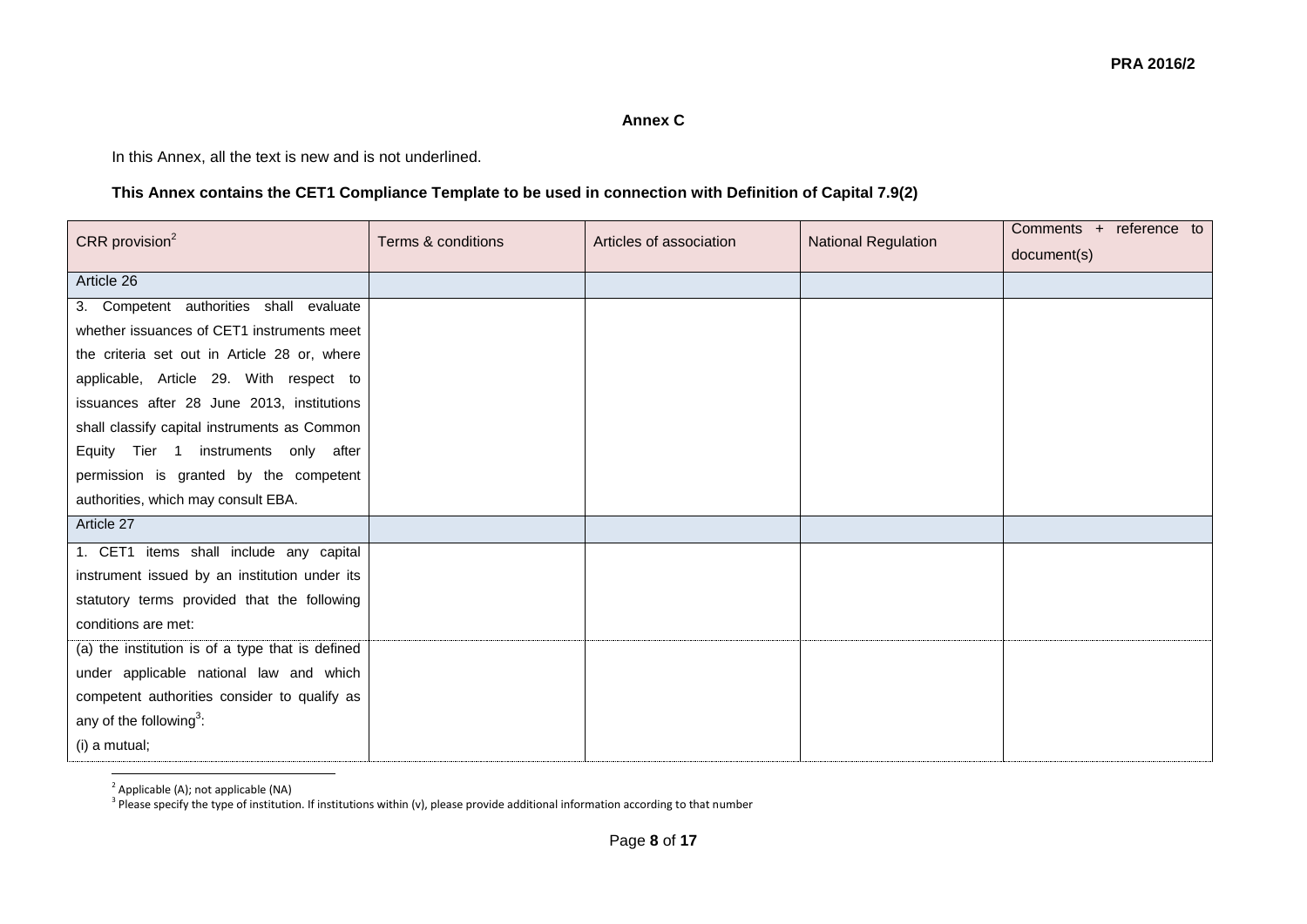| CRR provision $2$                                 | Terms & conditions | Articles of association | <b>National Regulation</b> | Comments + reference to |
|---------------------------------------------------|--------------------|-------------------------|----------------------------|-------------------------|
|                                                   |                    |                         |                            | document(s)             |
| (ii) a cooperative society;                       |                    |                         |                            |                         |
| (iii) a savings institution;                      |                    |                         |                            |                         |
| (iv) a similar institution;                       |                    |                         |                            |                         |
| (v) a credit institution which is wholly owned    |                    |                         |                            |                         |
| by one of the institutions referred to in points  |                    |                         |                            |                         |
| (i) to (iv) and has approval from the relevant    |                    |                         |                            |                         |
| competent authority to make use of the            |                    |                         |                            |                         |
| provisions in this Article, provided that, and    |                    |                         |                            |                         |
| for as long as, 100 % of the ordinary shares      |                    |                         |                            |                         |
| in issue in the credit institution are held       |                    |                         |                            |                         |
| directly or indirectly by an institution referred |                    |                         |                            |                         |
| to in those points;                               |                    |                         |                            |                         |
| (b) the conditions laid down in Articles 28 or,   |                    |                         |                            |                         |
| where applicable, Article 29, are met.            |                    |                         |                            |                         |
| Those mutuals, cooperative societies or           |                    |                         |                            |                         |
| savings institutions recognised as such under     |                    |                         |                            |                         |
| applicable national law prior to 31 December      |                    |                         |                            |                         |
| 2012 shall continue to be classified as such      |                    |                         |                            |                         |
| for the purposes of this Part, provided that      |                    |                         |                            |                         |
| they continue to meet the criteria that           |                    |                         |                            |                         |
| determined such recognition.                      |                    |                         |                            |                         |
| Article 28                                        |                    |                         |                            |                         |
| 1. Capital instruments shall qualify as           |                    |                         |                            |                         |
| CET1instruments only if all the following         |                    |                         |                            |                         |
| conditions are met:                               |                    |                         |                            |                         |
| (a) the instruments are issued directly by the    |                    |                         |                            |                         |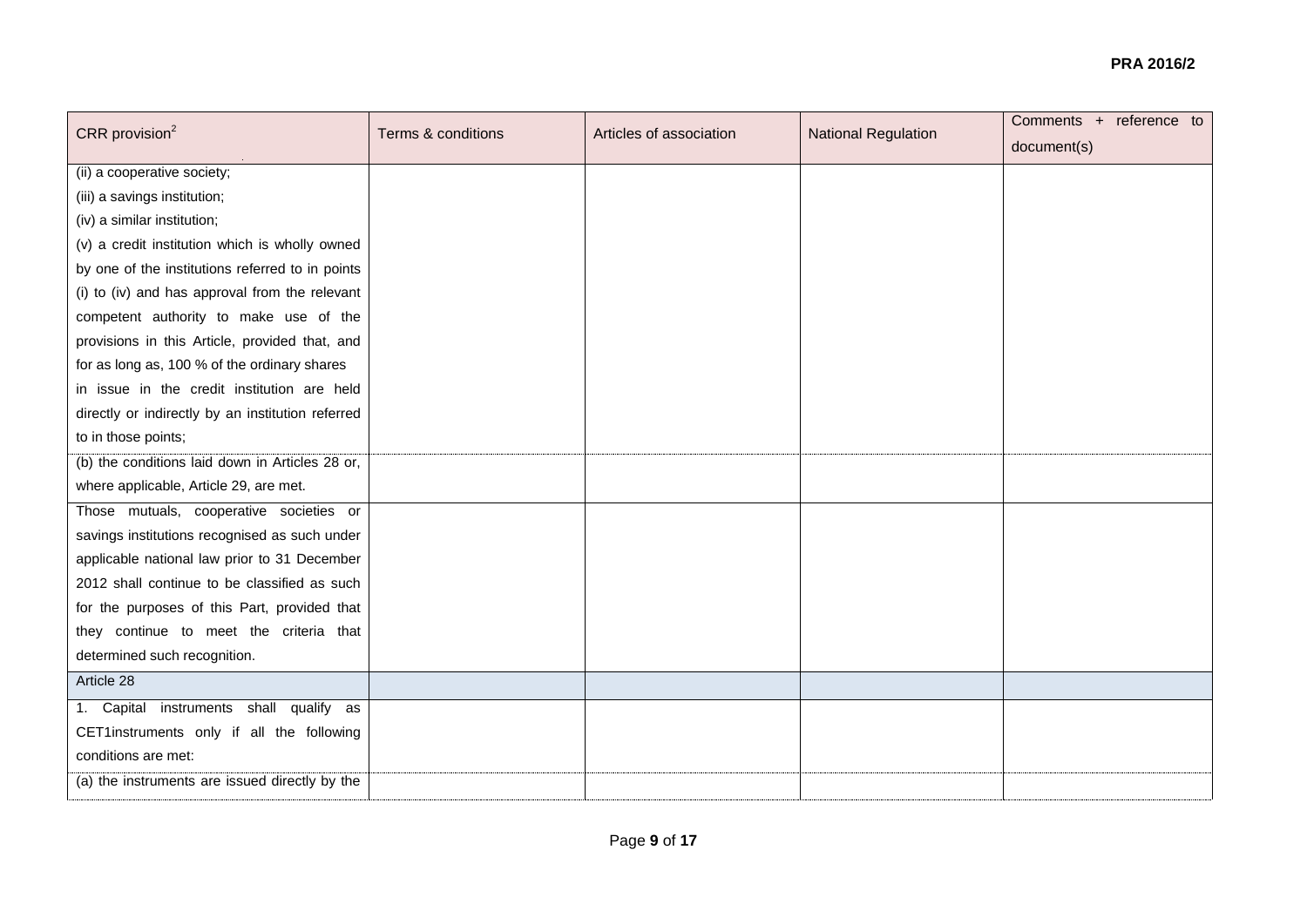| CRR provision $2$                                   | Terms & conditions | Articles of association | <b>National Regulation</b> | Comments + reference to |
|-----------------------------------------------------|--------------------|-------------------------|----------------------------|-------------------------|
|                                                     |                    |                         |                            | document(s)             |
| institution with the prior approval of the          |                    |                         |                            |                         |
| owners of the institution or, where permitted       |                    |                         |                            |                         |
| applicable national law,<br>the<br>under            |                    |                         |                            |                         |
| management body of the institution;                 |                    |                         |                            |                         |
| (b) the instruments are paid up and their           |                    |                         |                            |                         |
| purchase is not funded directly or indirectly by    |                    |                         |                            |                         |
| the institution;                                    |                    |                         |                            |                         |
| (c) the instruments meet all the following          |                    |                         |                            |                         |
| conditions as regards their classification:         |                    |                         |                            |                         |
| (i) they qualify as capital within the meaning      |                    |                         |                            |                         |
| of Article 22 of Directive 86/635/EEC;              |                    |                         |                            |                         |
| (ii) they are classified as equity within the       |                    |                         |                            |                         |
| meaning of the applicable accounting                |                    |                         |                            |                         |
| framework;                                          |                    |                         |                            |                         |
| (iii) they are classified as equity capital for the |                    |                         |                            |                         |
| purposes of determining balance sheet               |                    |                         |                            |                         |
| insolvency, where applicable under national         |                    |                         |                            |                         |
| insolvency law;                                     |                    |                         |                            |                         |
| (d) the instruments are clearly and separately      |                    |                         |                            |                         |
| disclosed on the balance sheet in the               |                    |                         |                            |                         |
| financial statements of the institution;            |                    |                         |                            |                         |
| (e) the instruments are perpetual;                  |                    |                         |                            |                         |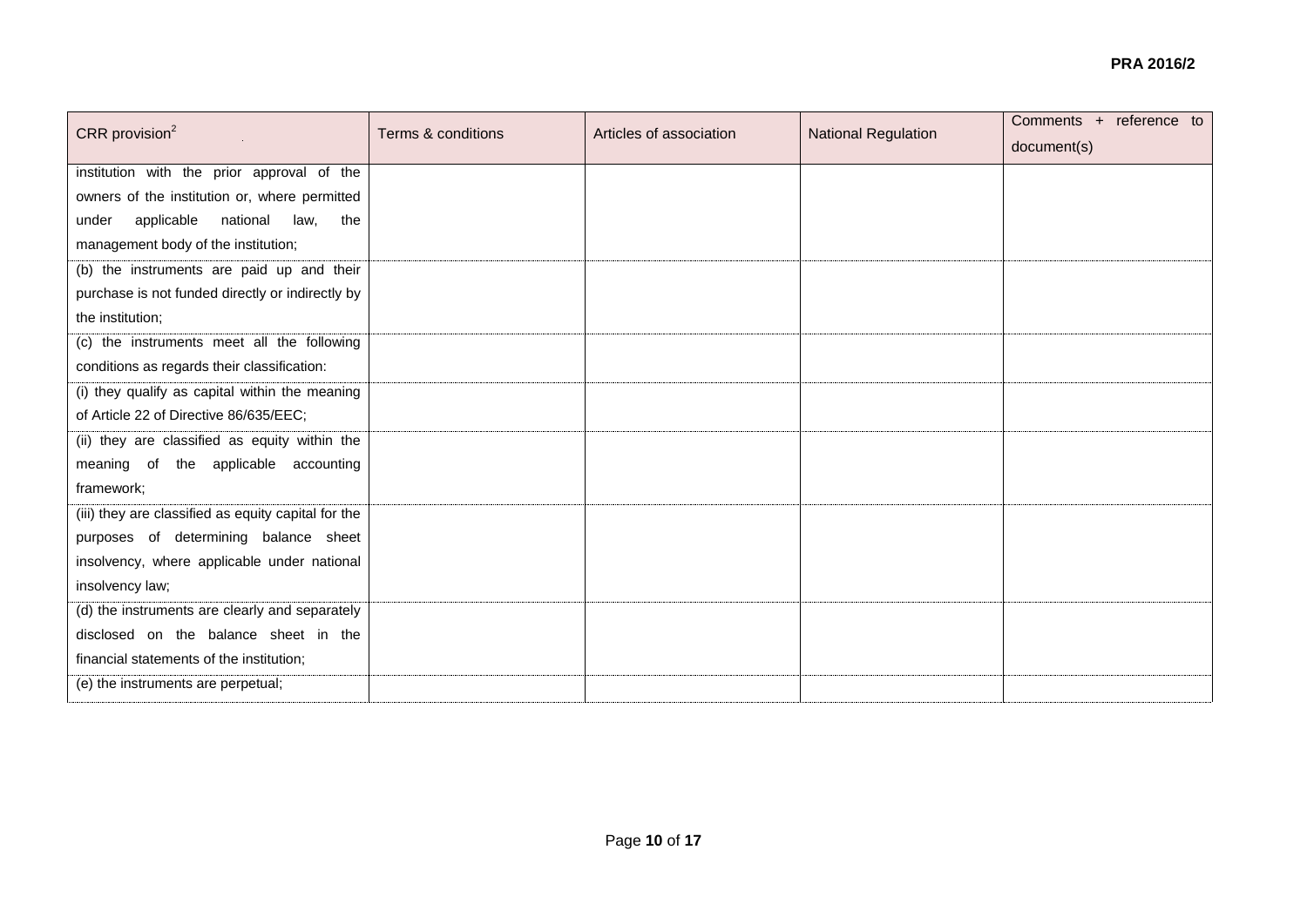| CRR provision $2$                                   | Terms & conditions | Articles of association | <b>National Regulation</b> | Comments + reference to<br>document(s) |
|-----------------------------------------------------|--------------------|-------------------------|----------------------------|----------------------------------------|
| (f) the principal amount of the instruments         |                    |                         |                            |                                        |
| may not be reduced or repaid, except in             |                    |                         |                            |                                        |
| either of the following cases <sup>4</sup> :        |                    |                         |                            |                                        |
| (i) the liquidation of the institution;             |                    |                         |                            |                                        |
|                                                     |                    |                         |                            |                                        |
| repurchases<br>discretionary<br>of the<br>(ii)      |                    |                         |                            |                                        |
| instruments or other discretionary means of         |                    |                         |                            |                                        |
| reducing capital, where the institution has         |                    |                         |                            |                                        |
| received the prior permission of the                |                    |                         |                            |                                        |
| competent authority in accordance with              |                    |                         |                            |                                        |
| Article 77;                                         |                    |                         |                            |                                        |
| (g) the provisions governing the instruments        |                    |                         |                            |                                        |
| do not indicate expressly or implicitly that the    |                    |                         |                            |                                        |
| principal amount of the instruments would or        |                    |                         |                            |                                        |
| might be reduced or repaid other than in the        |                    |                         |                            |                                        |
| liquidation of the institution, and the institution |                    |                         |                            |                                        |
| does not otherwise provide such an indication       |                    |                         |                            |                                        |
| prior to or at issuance of the instruments,         |                    |                         |                            |                                        |
| except in the case of instruments referred to       |                    |                         |                            |                                        |
| in Article 27 where the refusal by the              |                    |                         |                            |                                        |
| institution to redeem such instruments is           |                    |                         |                            |                                        |
| prohibited under applicable national law;           |                    |                         |                            |                                        |
| The condition laid down in point (g) of             |                    |                         |                            |                                        |
| paragraph 1 shall be deemed to be met               |                    |                         |                            |                                        |
| notwithstanding the provisions governing the        |                    |                         |                            |                                        |
|                                                     |                    |                         |                            |                                        |

A The condition laid down in point (f) of paragraph 1 shall be deemed to be met notwithstanding the reduction of the principal amount of the capital instrument within a resolution procedure or as a consequence of<br>A The con a write down of capital instruments required by the resolution authority responsible for the institution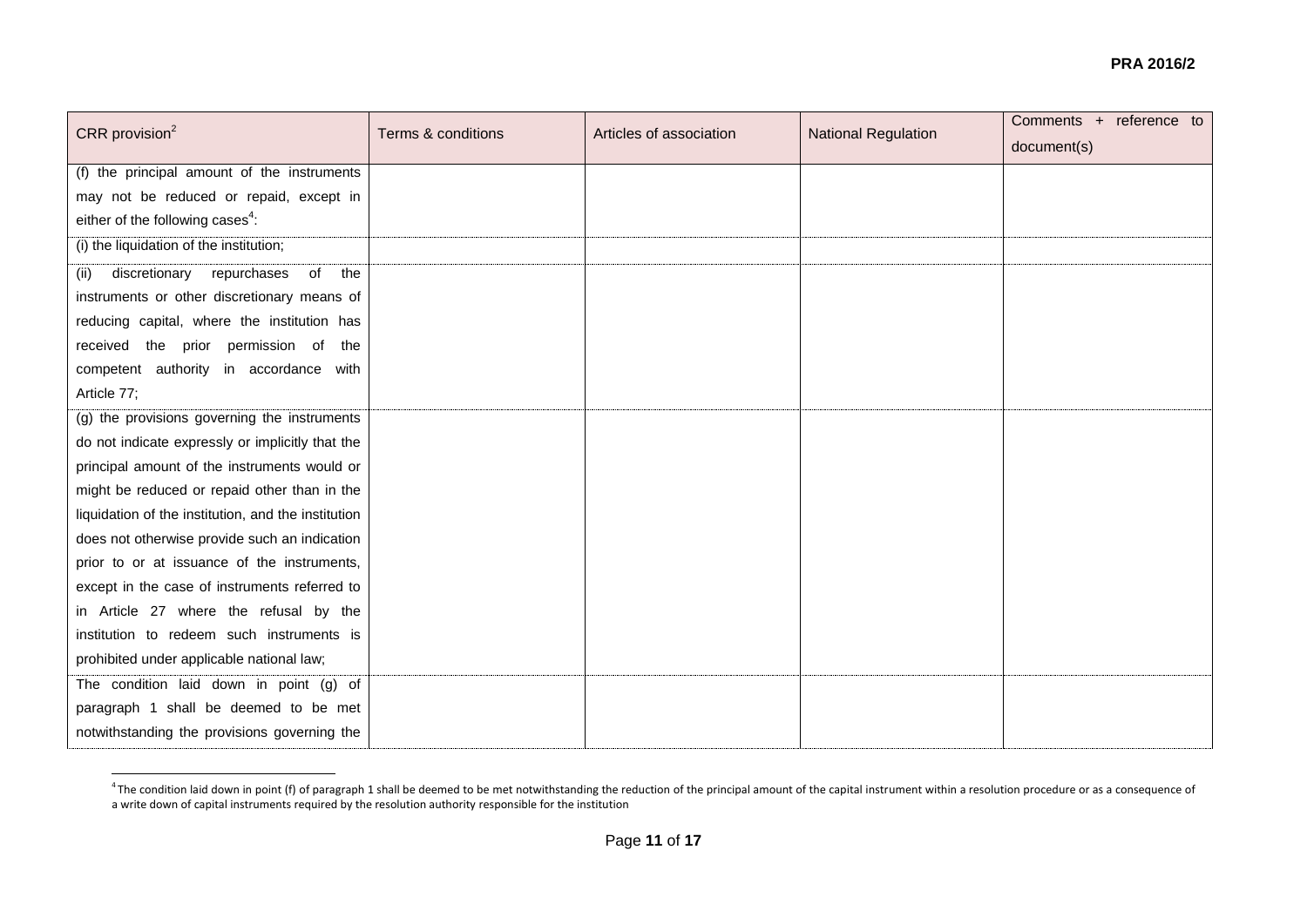| CRR provision $2$                                  | Terms & conditions | Articles of association | <b>National Regulation</b> | Comments + reference to |
|----------------------------------------------------|--------------------|-------------------------|----------------------------|-------------------------|
|                                                    |                    |                         |                            | document(s)             |
| capital instrument indicating expressly or         |                    |                         |                            |                         |
| implicitly that the principal amount of the        |                    |                         |                            |                         |
| instrument would or might be reduced within        |                    |                         |                            |                         |
| a resolution procedure or as a consequence         |                    |                         |                            |                         |
| of a write down of capital instruments             |                    |                         |                            |                         |
| required by the resolution<br>authority            |                    |                         |                            |                         |
| responsible for the institution.                   |                    |                         |                            |                         |
| (h) the instruments meet the following             |                    |                         |                            |                         |
| conditions as regards distributions:               |                    |                         |                            |                         |
| there is no preferential<br>distribution<br>(i)    |                    |                         |                            |                         |
| treatment regarding the order of distribution      |                    |                         |                            |                         |
| payments, including in relation to other CET1      |                    |                         |                            |                         |
| instruments, and the terms governing the           |                    |                         |                            |                         |
| instruments do not provide preferential rights     |                    |                         |                            |                         |
| to payment of distributions;                       |                    |                         |                            |                         |
| For the purposes of point (h)(i) of paragraph      |                    |                         |                            |                         |
| 1, differentiated distributions shall only reflect |                    |                         |                            |                         |
| differentiated voting rights. In this respect,     |                    |                         |                            |                         |
| higher distributions shall only apply to           |                    |                         |                            |                         |
| Common Equity Tier 1 instruments with fewer        |                    |                         |                            |                         |
| or no voting rights.                               |                    |                         |                            |                         |
| (ii) distributions to holders of the instruments   |                    |                         |                            |                         |
| may be paid only out of distributable items;       |                    |                         |                            |                         |
| (iii) the conditions governing the instruments     |                    |                         |                            |                         |
| do not include a cap or other restriction on the   |                    |                         |                            |                         |
| maximum level of distributions, except in the      |                    |                         |                            |                         |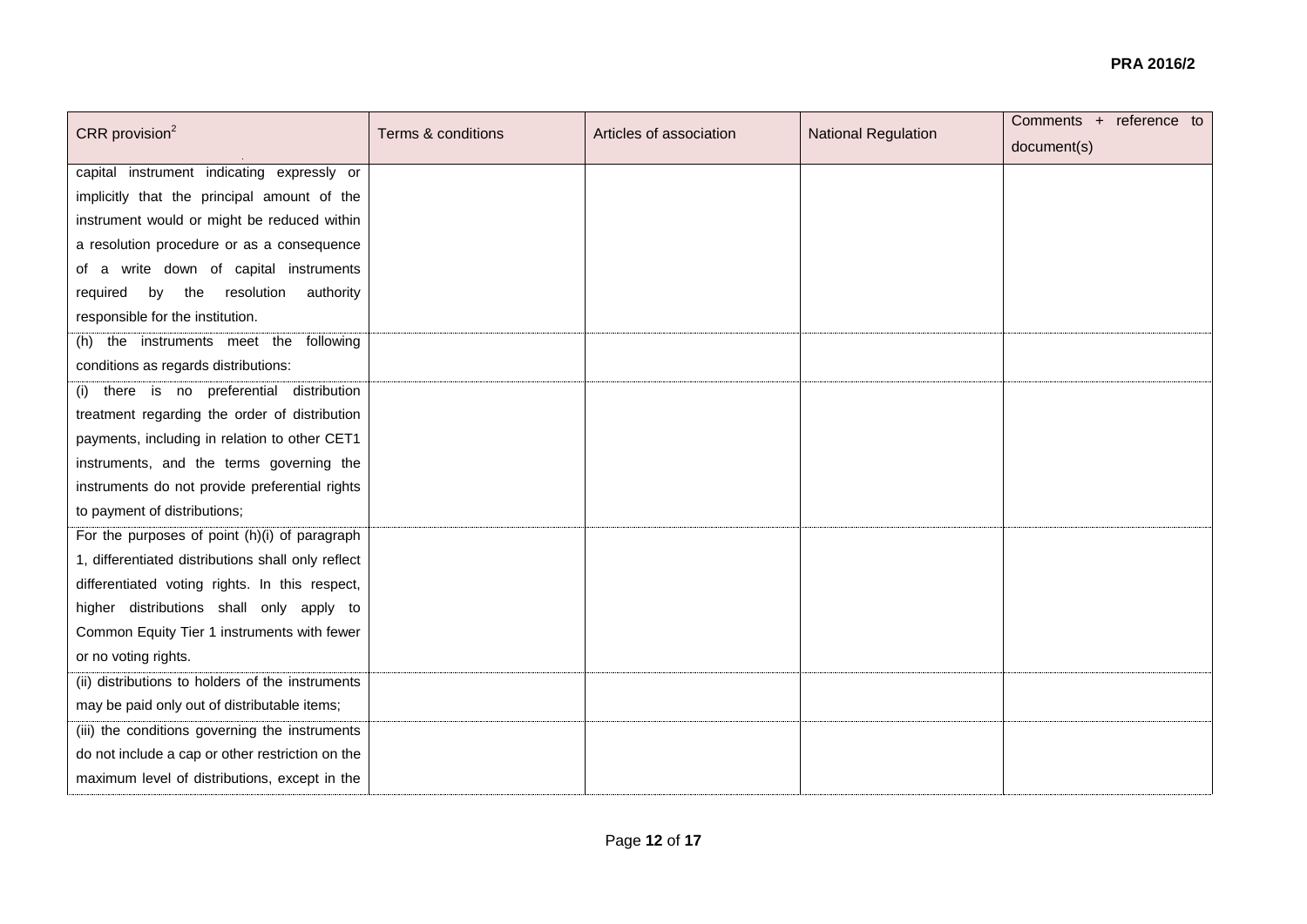| CRR provision $2$                                  | Terms & conditions | Articles of association | <b>National Regulation</b> | Comments + reference to |
|----------------------------------------------------|--------------------|-------------------------|----------------------------|-------------------------|
|                                                    |                    |                         |                            | document(s)             |
| case of the instruments referred to in Article     |                    |                         |                            |                         |
| 27;                                                |                    |                         |                            |                         |
| The condition laid down in point (h)(iii) of       |                    |                         |                            |                         |
| paragraph 1 shall be deemed to be met              |                    |                         |                            |                         |
| notwithstanding the instrument paying a            |                    |                         |                            |                         |
| dividend multiple, provided that such a            |                    |                         |                            |                         |
| dividend multiple does not result in a             |                    |                         |                            |                         |
| distribution that causes a disproportionate        |                    |                         |                            |                         |
| drag on own funds                                  |                    |                         |                            |                         |
| (iv) the level of distributions is not determined  |                    |                         |                            |                         |
| on the basis of the amount for which the           |                    |                         |                            |                         |
| instruments were purchased at issuance,            |                    |                         |                            |                         |
| except in the case of the instruments referred     |                    |                         |                            |                         |
| to in Article 27;                                  |                    |                         |                            |                         |
| (v) the conditions governing the instruments       |                    |                         |                            |                         |
| do not include any obligation for the institution  |                    |                         |                            |                         |
| to make distributions to their holders and the     |                    |                         |                            |                         |
| institution is not otherwise subject to such an    |                    |                         |                            |                         |
| obligation;                                        |                    |                         |                            |                         |
| (vi) non-payment of distributions does not         |                    |                         |                            |                         |
| constitute an event of default of the institution; |                    |                         |                            |                         |
| (vii) the cancellation of distributions imposes    |                    |                         |                            |                         |
| no restrictions on the institution;                |                    |                         |                            |                         |
| (i) compared to all the capital instruments        |                    |                         |                            |                         |
| issued by the institution, the instruments         |                    |                         |                            |                         |
| absorb the first and proportionately greatest      |                    |                         |                            |                         |
|                                                    |                    |                         |                            |                         |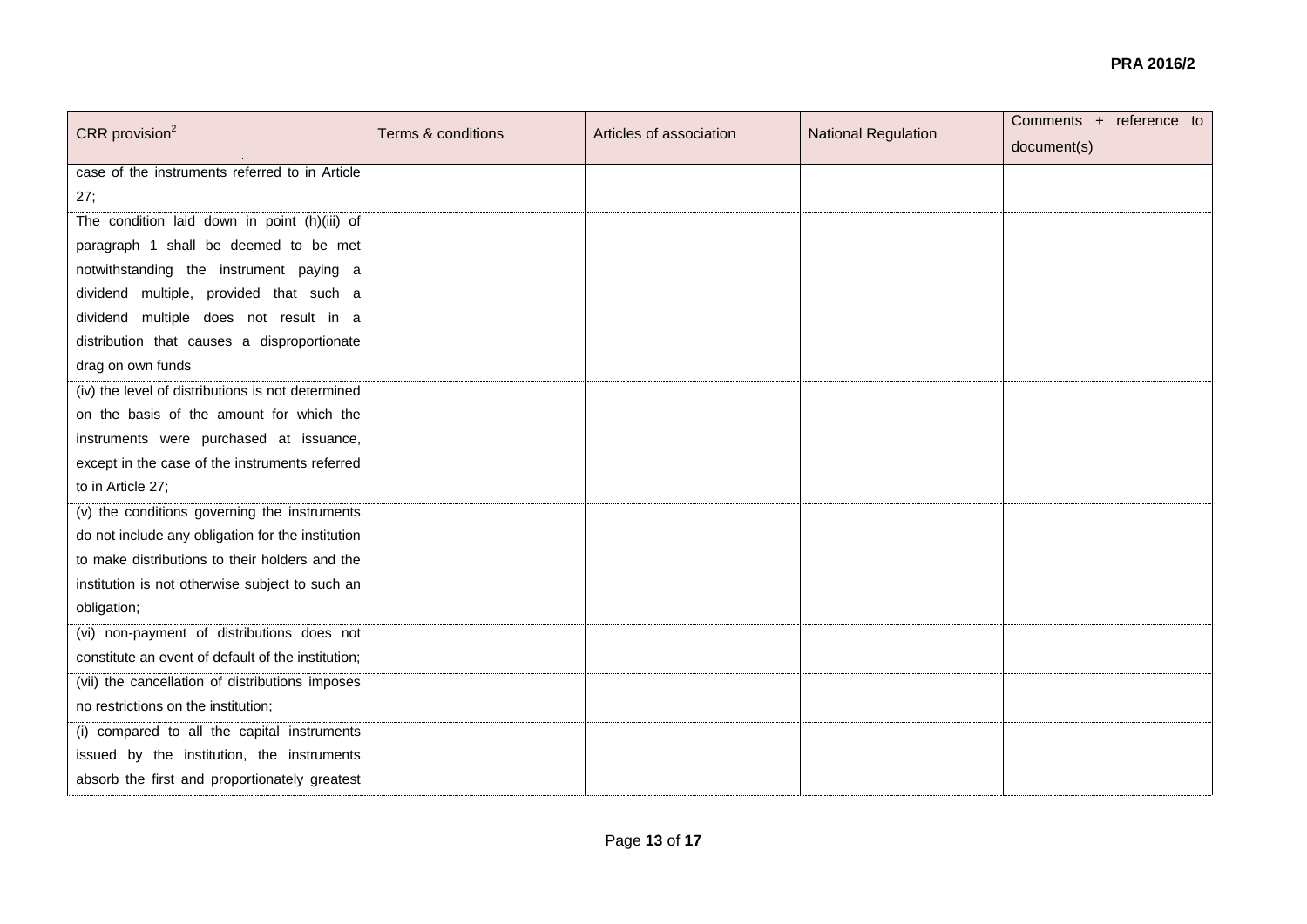| CRR provision $2$                                  | Terms & conditions | Articles of association | <b>National Regulation</b> | Comments + reference to<br>document(s) |
|----------------------------------------------------|--------------------|-------------------------|----------------------------|----------------------------------------|
| share of losses as they occur, and each            |                    |                         |                            |                                        |
| instrument absorbs losses to the same              |                    |                         |                            |                                        |
| degree as all other CET1 instruments; <sup>5</sup> |                    |                         |                            |                                        |
| (j) the instruments rank below all other claims    |                    |                         |                            |                                        |
| in the event of insolvency or liquidation of the   |                    |                         |                            |                                        |
| institution;                                       |                    |                         |                            |                                        |
| (k) the instruments entitle their owners to a      |                    |                         |                            |                                        |
| claim on the residual assets of the institution,   |                    |                         |                            |                                        |
| which, in the event of its liquidation and after   |                    |                         |                            |                                        |
| the payment of all senior claims, is               |                    |                         |                            |                                        |
| proportionate to the amount of such                |                    |                         |                            |                                        |
| instruments issued and is not fixed or subject     |                    |                         |                            |                                        |
| to a cap, except in the case of the capital        |                    |                         |                            |                                        |
| instruments referred to in Article 27;             |                    |                         |                            |                                        |
| (I) the instruments are neither secured nor        |                    |                         |                            |                                        |
| subject to a guarantee that enhances the           |                    |                         |                            |                                        |
| seniority of the claim by any of the following:    |                    |                         |                            |                                        |
| (i) the institution or its subsidiaries;           |                    |                         |                            |                                        |
| (ii) the parent undertaking of the institution or  |                    |                         |                            |                                        |
| its subsidiaries;                                  |                    |                         |                            |                                        |
| (iii) the parent financial holding company or its  |                    |                         |                            |                                        |
| subsidiaries;                                      |                    |                         |                            |                                        |
| (iv) the mixed activity holding company or its     |                    |                         |                            |                                        |
| subsidiaries;                                      |                    |                         |                            |                                        |
| (v) the mixed financial holding company and        |                    |                         |                            |                                        |

 5 The conditions laid down in point (i) of paragraph 1 shall be deemed to be met notwithstanding a write down on a permanent basis of the principal amount of AT1 or T2 instruments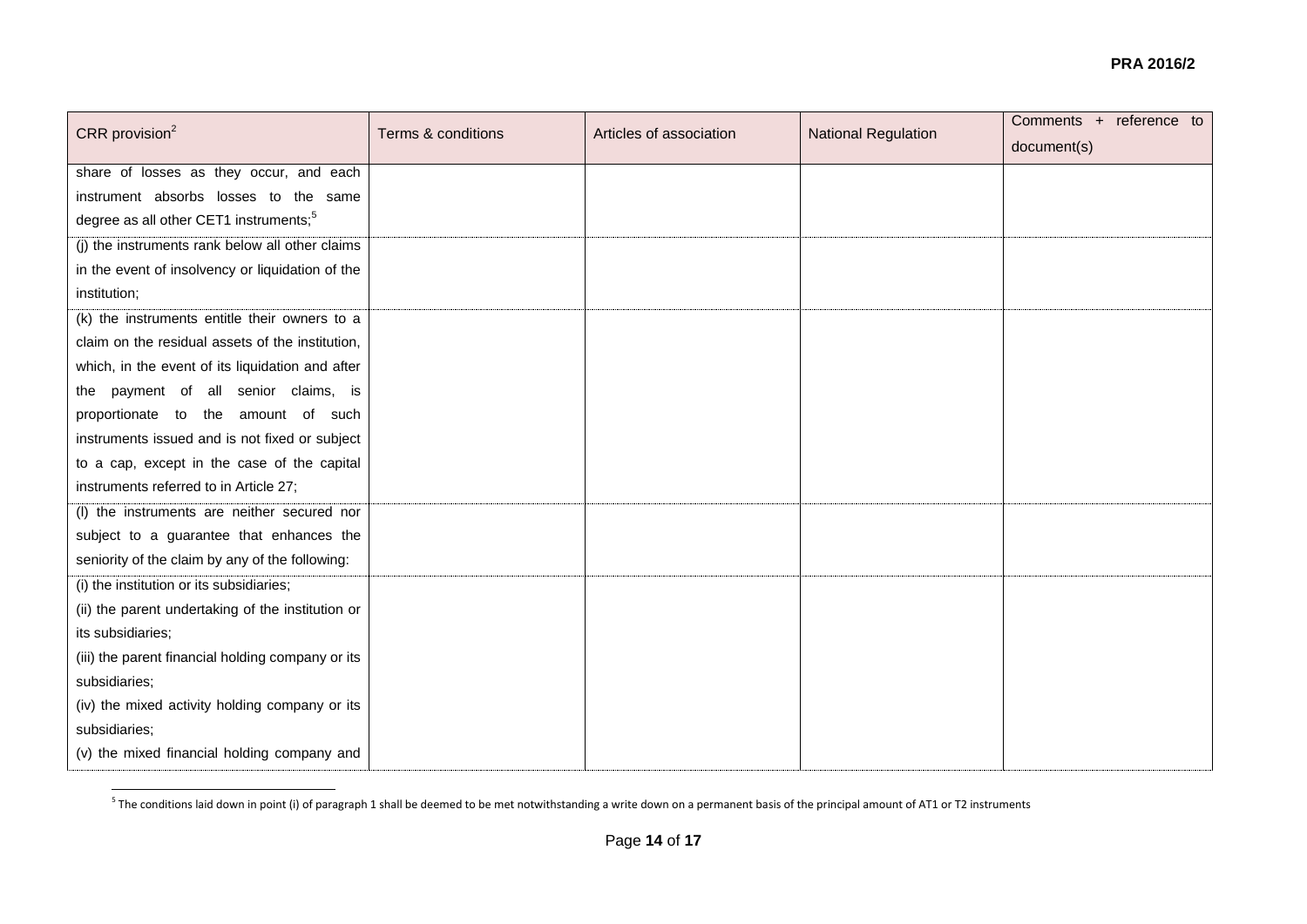| Articles of association | <b>National Regulation</b> | document(s) |
|-------------------------|----------------------------|-------------|
|                         |                            |             |
|                         |                            |             |
|                         |                            |             |
|                         |                            |             |
|                         |                            |             |
|                         |                            |             |
|                         |                            |             |
|                         |                            |             |
|                         |                            |             |
|                         |                            |             |
|                         |                            |             |
|                         |                            |             |
|                         |                            |             |
|                         |                            |             |
|                         |                            |             |
|                         |                            |             |
|                         |                            |             |
|                         |                            |             |
|                         |                            |             |
|                         |                            |             |
|                         |                            |             |
|                         |                            |             |
|                         |                            |             |
|                         |                            |             |
|                         |                            |             |
|                         |                            |             |
|                         |                            |             |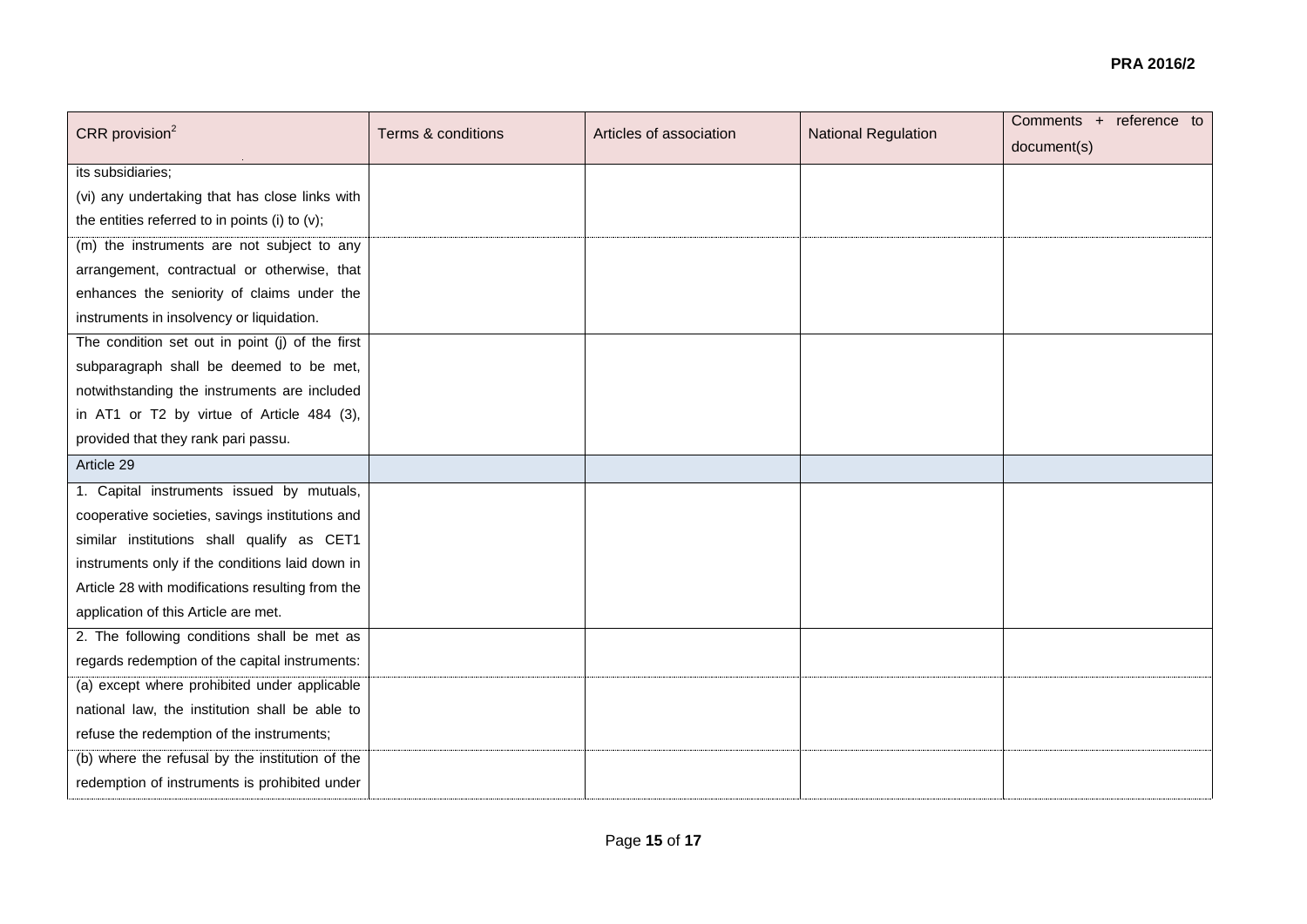| CRR provision <sup>2</sup>                         | Terms & conditions | Articles of association | <b>National Regulation</b> | Comments + reference to |
|----------------------------------------------------|--------------------|-------------------------|----------------------------|-------------------------|
|                                                    |                    |                         |                            | document(s)             |
| applicable national<br>law,<br>the<br>provisions   |                    |                         |                            |                         |
| governing the instruments shall give the           |                    |                         |                            |                         |
| institution the ability to limit their redemption; |                    |                         |                            |                         |
| (c) refusal to redeem the instruments, or the      |                    |                         |                            |                         |
| limitation of the redemption of the instruments    |                    |                         |                            |                         |
| where applicable, may not constitute an event      |                    |                         |                            |                         |
| of default of the institution.                     |                    |                         |                            |                         |
| 3. The capital instruments may include a cap       |                    |                         |                            |                         |
| or restriction on the maximum level of             |                    |                         |                            |                         |
| distributions only where that cap or restriction   |                    |                         |                            |                         |
| is set out under applicable national law or the    |                    |                         |                            |                         |
| statute of the institution.                        |                    |                         |                            |                         |
| 4. Where the capital instruments provide the       |                    |                         |                            |                         |
| owner with rights to the reserves of the           |                    |                         |                            |                         |
| institution in the event of insolvency or          |                    |                         |                            |                         |
| liquidation that are limited to the nominal        |                    |                         |                            |                         |
| value of the instruments, such a limitation        |                    |                         |                            |                         |
| shall apply to the same degree to the holders      |                    |                         |                            |                         |
| of all other CET1 instruments issued by that       |                    |                         |                            |                         |
| institution.                                       |                    |                         |                            |                         |
| The condition laid down in the<br>first            |                    |                         |                            |                         |
| subparagraph is without prejudice to the           |                    |                         |                            |                         |
| possibility for a mutual, cooperative society,     |                    |                         |                            |                         |
| savings institution or a similar institution to    |                    |                         |                            |                         |
| recognise within CET1 instruments that do          |                    |                         |                            |                         |
| not afford voting rights to the holder and that    |                    |                         |                            |                         |